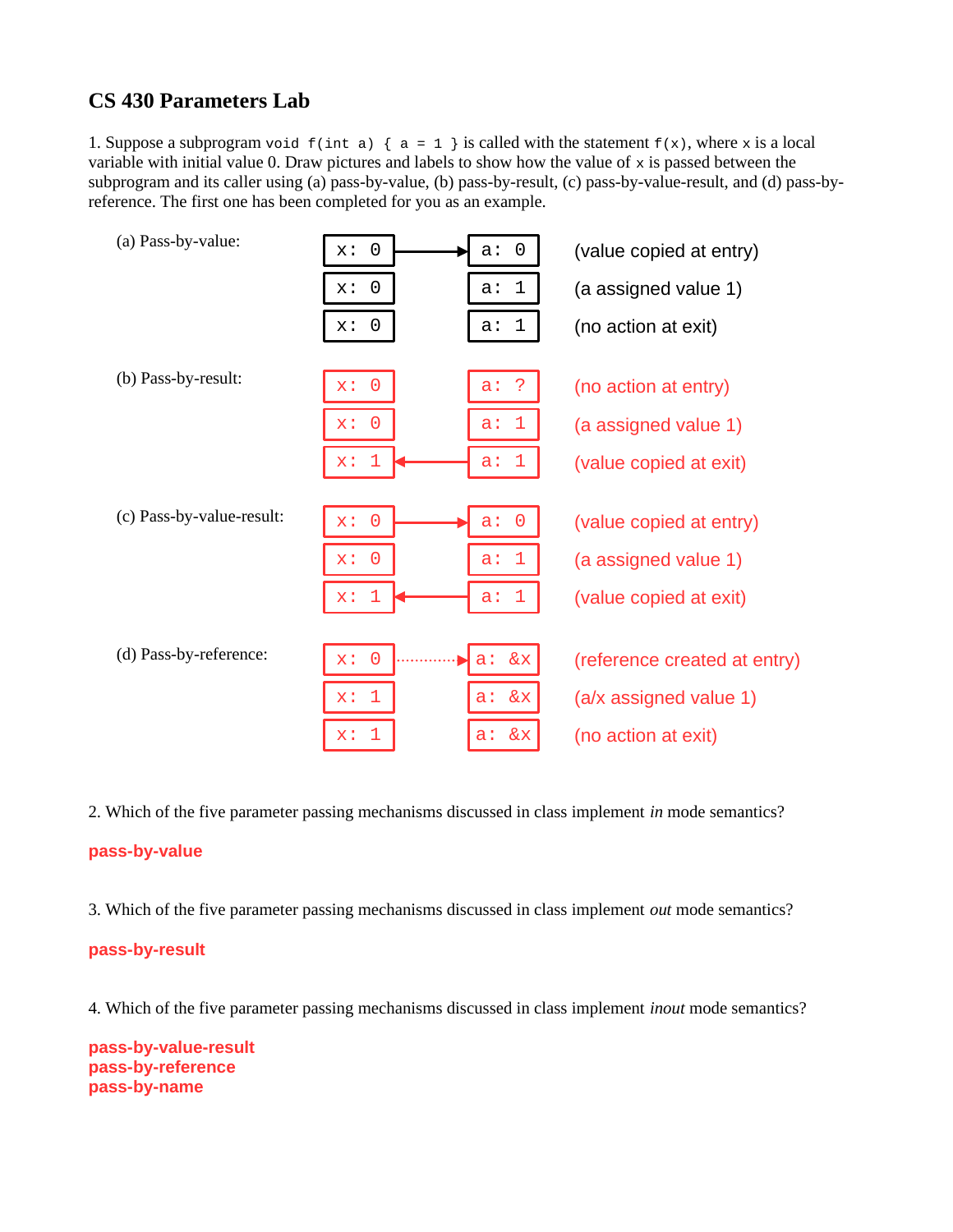For #5-8, consider the following program in a C-like language with static scope. What is the output of this program under each of the following conditions?

```
program p {
  int[] m = [2, 3, 5, 7, 11, 13, 17];
 int x, y = 0, 1; void g(int[] a, int b, int c)
   {
   a[b] = 0;b + 1;
   y \neq b;
   a[c] = 8;} // end of g
  printline(m[0], m[1], m[2], x, y); // Line A
  g(m, x, y);
 printline(m[0], m[1], m[2], x, y); // Line B
 g(m, y, y); // different parameters!
  printline(m[0], m[1], m[2], x, y); // Line C
}
```
5. All parameters are passed by value.

|               | m[0] | m[1] | m[2] |  |
|---------------|------|------|------|--|
| Line A        |      |      |      |  |
| Line B        |      |      |      |  |
| <b>Line C</b> |      |      |      |  |

6. All parameters are passed by reference.

|               | m[0] | m[1] | m[2] |  |
|---------------|------|------|------|--|
| <b>Line A</b> |      |      |      |  |
| Line B        |      |      |      |  |
| Line C        |      |      |      |  |

7. Integer parameters are passed by value and array parameters are passed by reference.

|        | m[0] | m[1] | m[2] |  |
|--------|------|------|------|--|
| Line A |      |      |      |  |
| Line B |      |      |      |  |
| Line C |      |      |      |  |

8. All parameters are passed by value-result. Results are assigned from right-to-left.

|               | m[0] | m[1] | m[2] | " |  |
|---------------|------|------|------|---|--|
| <b>Line A</b> |      |      |      |   |  |
| Line B        |      |      |      |   |  |
| Line C        |      |      |      |   |  |